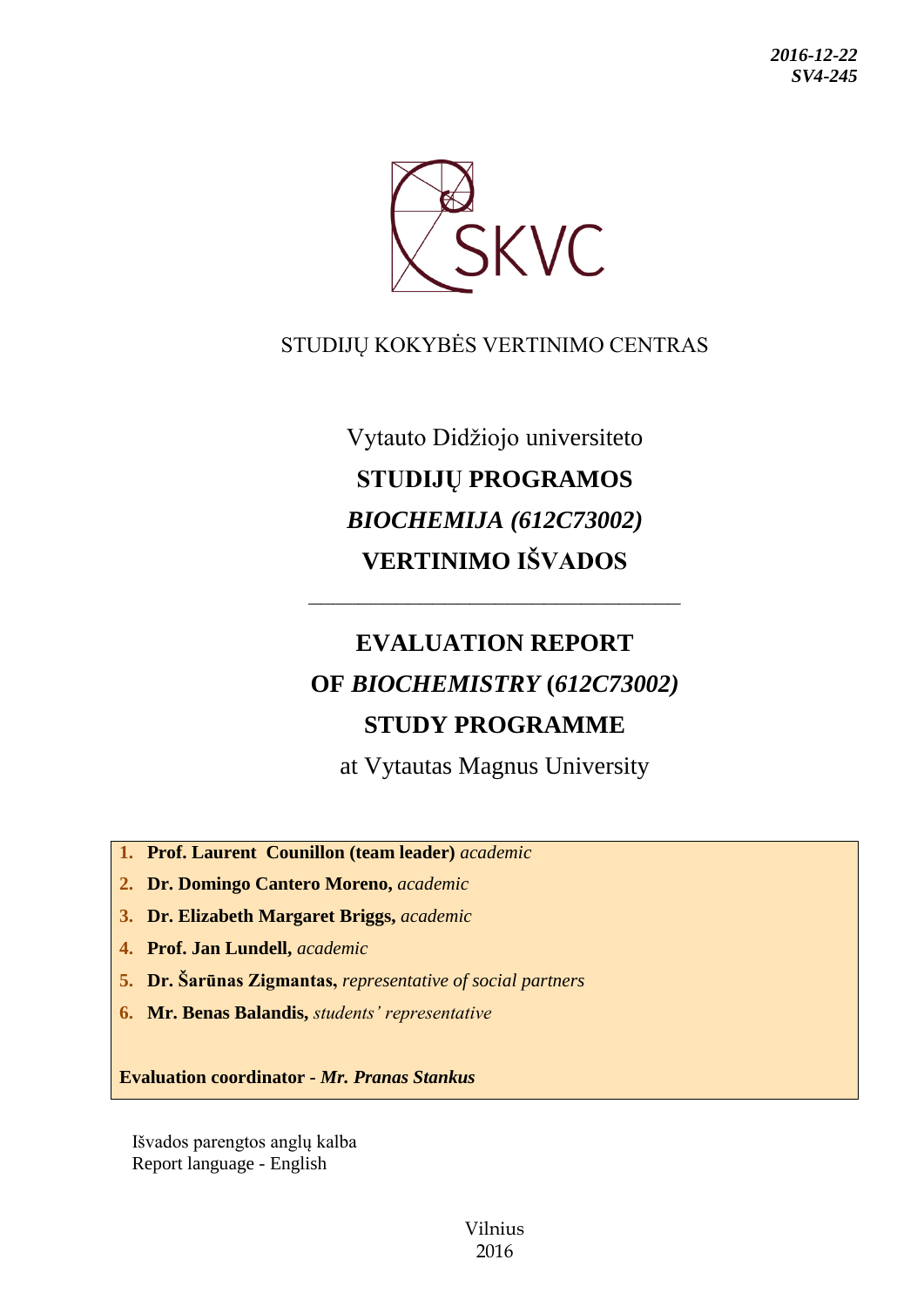# **DUOMENYS APIE ĮVERTINTĄ PROGRAMĄ**

| Studijų programos pavadinimas                                       | Biochemija                                       |
|---------------------------------------------------------------------|--------------------------------------------------|
| Valstybinis kodas                                                   | 612C73002                                        |
| Studijų sritis                                                      | Biomedicinos mokslai                             |
| Studijų kryptis                                                     | Molekulinė biologija, biofizika ir<br>biochemija |
| Studijų programos rūšis                                             | Universitetinės studijos                         |
| Studijų pakopa                                                      | Pirma                                            |
| Studijų forma (trukmė metais)                                       | Nuolatinė (4)                                    |
| Studijų programos apimtis kreditais                                 | 240                                              |
| profesinė<br>Suteikiamas<br>laipsnis<br>ir<br>(ar)<br>kvalifikacija | Biochemijos bakalauro laipsnis                   |
| Studijų programos įregistravimo data                                | $2010 - 05 - 11$                                 |

# **INFORMATION ON EVALUATED STUDY PROGRAMME**

–––––––––––––––––––––––––––––––

| Title of the study programme.                          | Biochemistry                                   |
|--------------------------------------------------------|------------------------------------------------|
| State code                                             | 612C73002                                      |
| Study area                                             | <b>Biomedical sciences</b>                     |
| Study field                                            | Molecular biology, biophysics and biochemistry |
| Type of the study programme                            | University studies                             |
| Study cycle                                            | First                                          |
| Study mode (length in years)                           | Full time $(4)$                                |
| Volume of the study programme in credits               | 240                                            |
| Degree and (or) professional qualifications<br>awarded | <b>Bachelor of Biochemistry</b>                |
| Date of registration of the study programme            | 2010-05-11                                     |

© Studijų kokybės vertinimo centras

The Centre for Quality Assessment in Higher Education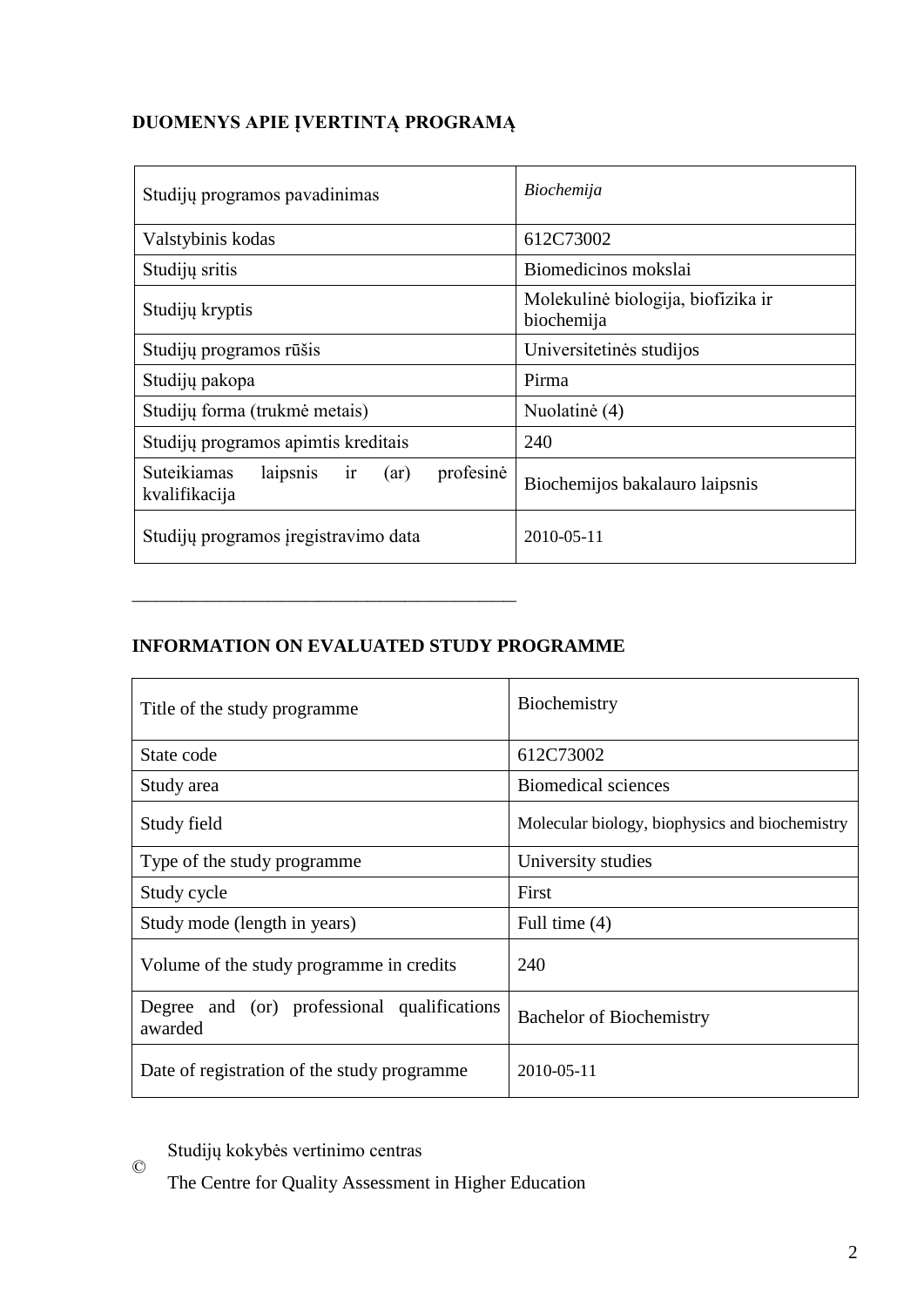# **CONTENTS**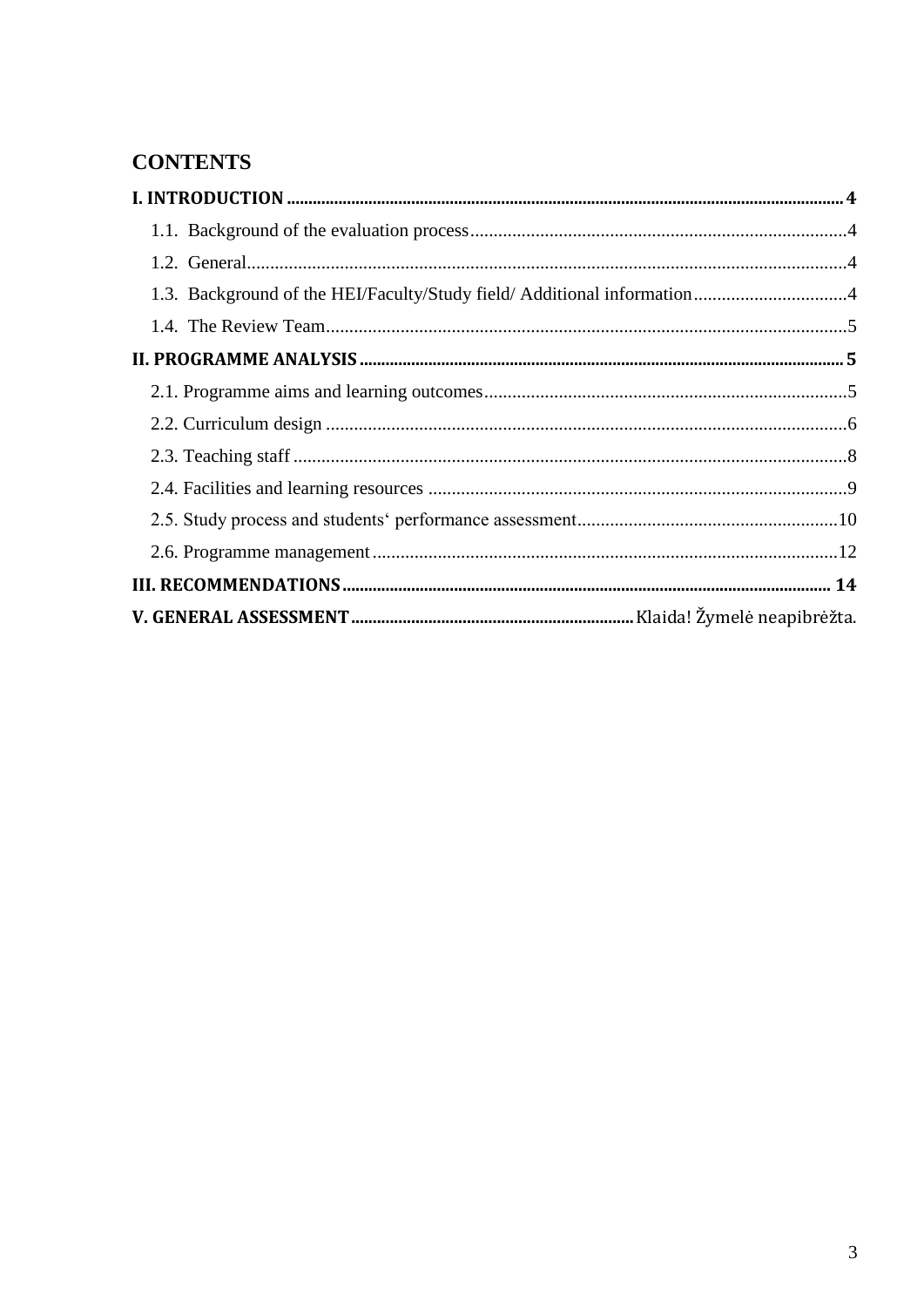## <span id="page-3-0"></span>**I. INTRODUCTION**

# <span id="page-3-1"></span>*1.1. Background of the evaluation process*

The evaluation of on-going study programmes is based on the **Methodology for evaluation of Higher Education study programmes,** approved by Order No 1-01-162 of 20 December 2010 of the Director of the Centre for Quality Assessment in Higher Education (hereafter – SKVC).

The evaluation is intended to help higher education institutions to constantly improve their study programmes and to inform the public about the quality of studies.

The evaluation process consists of the main following stages: *1) self-evaluation and selfevaluation report prepared by Higher Education Institution (hereafter – HEI); 2) visit of the review team at the higher education institution; 3) production of the evaluation report by the review team and its publication; 4) follow-up activities.* 

On the basis of external evaluation report of the study programme SKVC takes a decision to accredit study programme either for 6 years or for 3 years. If the programme evaluation is negative such a programme is not accredited.

The programme is **accredited for 6 years** if all evaluation areas are evaluated as "very good" (4 points) or "good" (3 points).

The programme is **accredited for 3 years** if none of the areas was evaluated as "unsatisfactory" (1 point) and at least one evaluation area was evaluated as "satisfactory" (2 points).

The programme **is not accredited** if at least one of evaluation areas was evaluated as "unsatisfactory" (1 point).

# <span id="page-3-2"></span>*1.2. General*

The Application documentation submitted by the HEI follows the outline recommended by the SKVC. Along with the self-evaluation report and annexes, the following additional documents have been provided by the HEI before, during and/or after the site-visit.

## <span id="page-3-3"></span>*1.3. Background of the HEI/Faculty/Study field/ Additional information*

Vytautas Magnus University (VMU) is a rather young institution celebrating created initially in 1922 and reopened in 1989. It covers a rather broad spectrum of study programmes ranging from humanities, social sciences and arts to the fundamental sciences, environmental sciences and biotechnologies.

VMU contains 10 faculties: Humanities, Economics and Management, Informatics,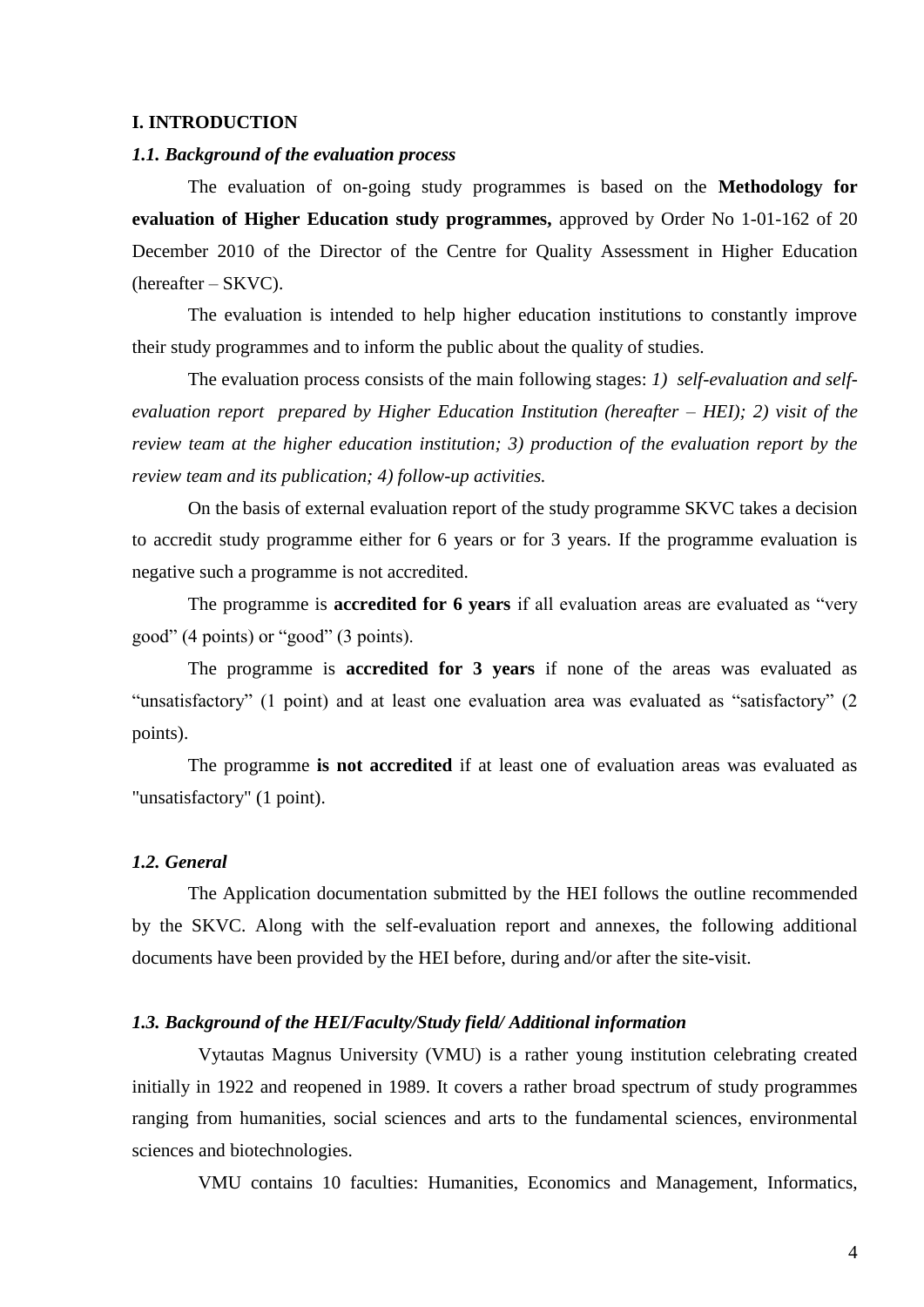Natural Sciences, Social Sciences, Theology, Arts, Social Sciences, Political Science and Diplomacy, Law, VMU Music Academy.

VMU is a full member of the European University Association (EUA), the European Association of International Education (EAIE), the Association for the Advancement of the Baltic Studies (AABS), and the European Distance and Elearning Network (EDEN). VMU has bilateral agreements with 120 Universities and a collection of 250 LLP/Erasmus partners in 30 European countries. The present programme is hosted by the Faculty of Natural Sciences (approximately 680 students and about 75 lecturers and researchers). Among it the Biochemistry departments comprises two research groups. Vertically, this programme is connected to the master programme "Biochemical Analysis" and to a PhD programme in Biochemistry.

Following the previous evaluation, the programme, had been found to be too orientated towards basic sciences, evolved by introducing several biochemistry core courses. Noticeably, substantial acquisition of materials for laboratory practices and bachelor theses has been made.

## <span id="page-4-0"></span>*1.4. The Review Team*

The review team was completed according *Description of experts' recruitment*, approved by order No. 1-01-151 of Acting Director of the Centre for Quality Assessment in Higher Education. The Review Visit to HEI was conducted by the team on *8/11/2016.*

- **1. Prof. Laurent Counillon (team leader)** Professor in University Nice Sophia Antipolis (France);
- **2. Dr. Domingo Cantero Moreno,** University of Cadiz, Science Faculty (Spain);
- **3. Dr. Elizabeth Margaret Briggs,** Retired Head of the School of Chemical and Life Sciences, University of Greenwch (United Kingdom);
- **4. Prof. Jan Lundell,** Professor, Head of the Department of Chemistry, Director of the Central Finland LUMA (STEM) Center, Jyväskylä University (Finland)**;**
- **5. Mr. Šarūnas Zigmantas,** Head of QC sector at *TEVA Pharmaceutical Industries Ltd.* (Lithuania);
- **6. Mr. Benas Balandis,** Student of Master programme in Chemistry at Lithuanian university of health and sciences (Lithuania).

# <span id="page-4-1"></span>**II. PROGRAMME ANALYSIS**

## <span id="page-4-2"></span>*2.1. Programme aims and learning outcomes*

The aim of the programme is to provide the students with a Bachelor in biochemistry, while preparing them intellectually and practically to withstand future challenges in their lives and careers. The learning outcomes are presented following a rather large (and too general) introduction on the philosophy of the programme and general societal demands. For example sentences such as " The analysis of successful career examples shows that the best specialists in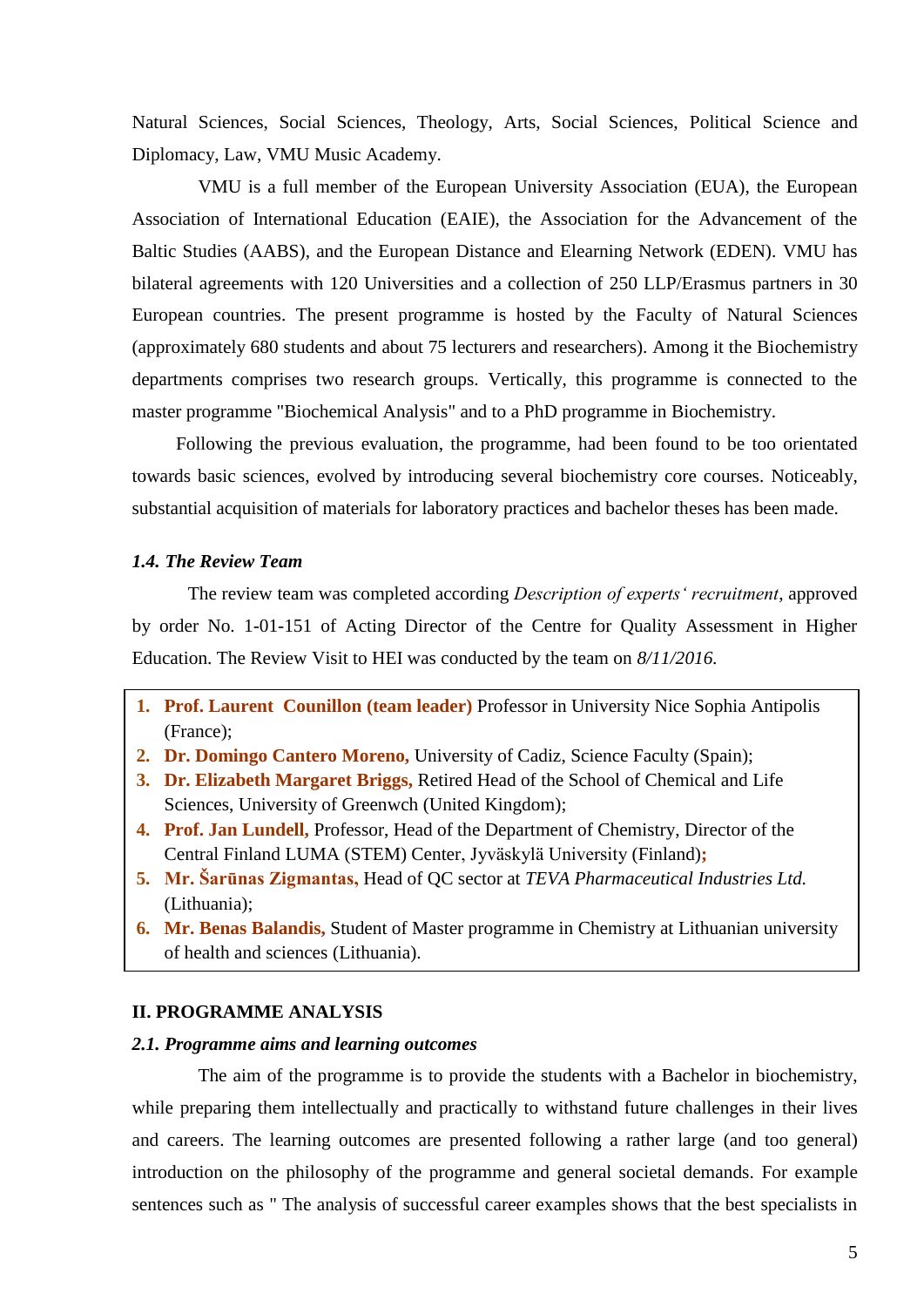higher education, science, biotechnological industry, or other spheres have bachelor or master degrees in biochemistry" is emblematic of a sentence that could be written for any successful career in any field. Taken together, this leaves the reader with the overall impression that objectives and outcomes should be defined in a more concise and specific manner. The Self Evaluation Report (SER) then focuses on the academic aspects, which include a general scientific core followed by studies in biochemistry and biotechnology. The emphasis also stands on modern information technology and computing, and other transferable skills such as communication and collaboration skills.

The programme aims are also based on a general analysis of the job market as well as on international and national directives (Level 6 of the National and European Qualification Framework, EQF). The self-reflection indicates that the job market for Biochemists is expected to be expanding both at the Lithuanian and European Scales. However, the reflection does not state factors relating to competing programmes nor complementarity/benchmarking introduced by other biochemistry related programmes in the country.

The programme is consistent with a BSc level in biochemistry. Its essentials cover a broad range of fundamentals (mathematics, general chemistry, basic biology) before focusing on studies in biochemistry core accompanied by biological knowledge (anatomy, cell biology). This enables the students to get a solid scientific background in general before specialisation into the direction of the full study programme in biochemistry. Taken together, the programme title of Biochemistry is compatible with learning outcomes, contents and qualifications, although it would be fully appropriate for a programme in which biochemistry and biochemistry subjects would be taught earlier and more intensively (see details below).

#### <span id="page-5-0"></span>*2.2. Curriculum design*

The Biochemistry programme acknowledges and supports educational and business roadmaps presented in the National and European Action Plans, such as the recent EU "2025 World Challenges" report4, EC FP7 Strategic Research Roadmap5, etc. Specifically, the Programme is problem- and challenge-oriented, geared to preparing the workforce capable to cope with today and tomorrow's technical, economic, and societal challenges. 17. Along with the global orientation, the Programme is developed in compliance with the Law on Science and Studies6, the General Requirements for Degree Providing First Cycle and Integrated Study Programmes7, VMU Charter, VMU Study Regulation, VMU and FNS Strategic Plans for 2012– 2020. The Review Team makes a note on that, even though the programme constitution follows European Higher Education Area Actions it is not aligned with the unified European 3 three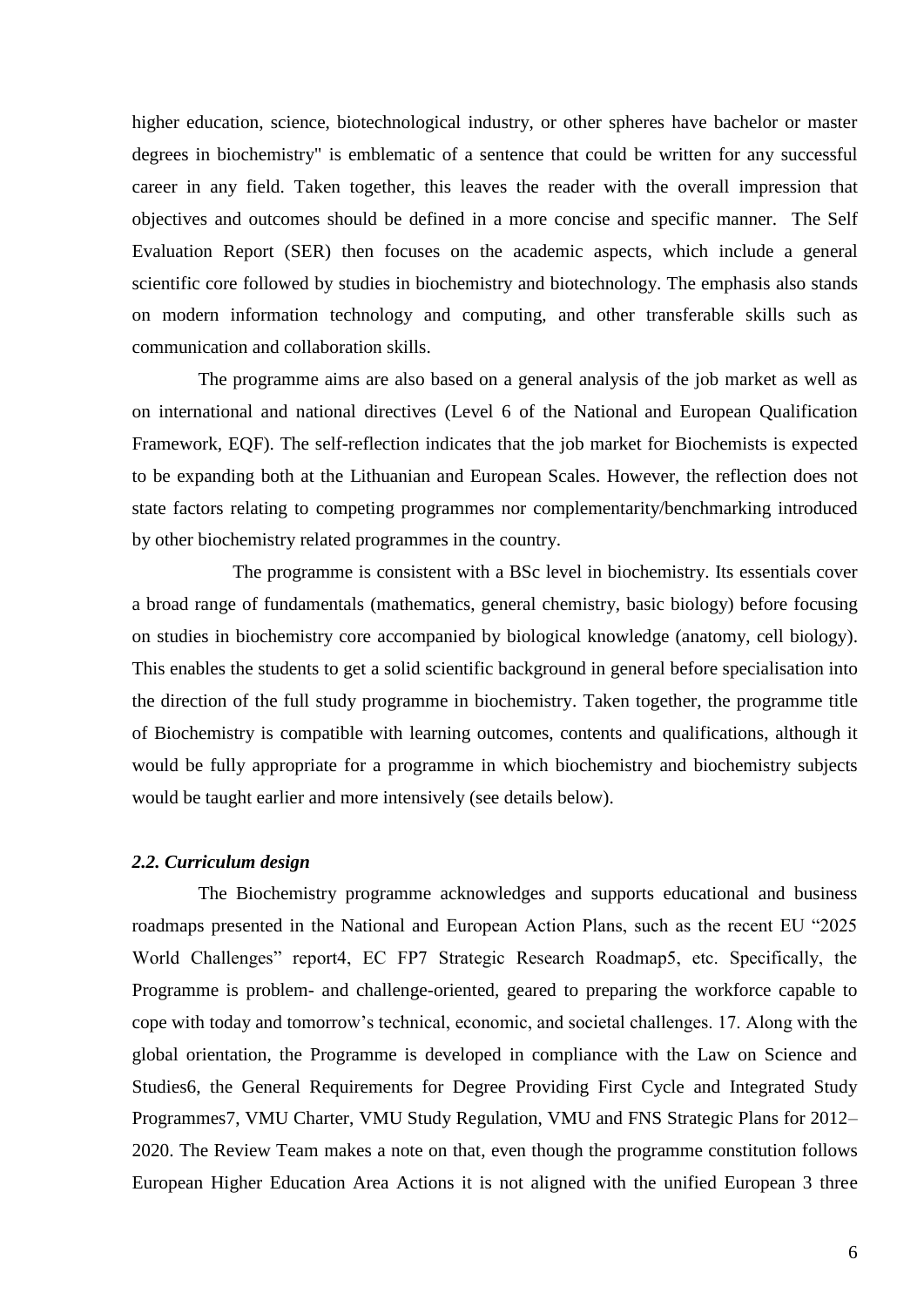cycles of education (B.Sc., M.Sc. and Ph.D.) where Bachelor degree is identified as a three-year education. This should be not considered as a negative point for the present programme, which follows Lithuanian regulations on this aspect. However such a discrepancy could have an impact on the students' mobility during studies as well as their competitiveness on international labour market..

The modules are evenly spread between the different years. The Undergraduate Programme of Biochemistry at VMU is in total 240 credits which is divided along 8 semesters with 5-7 study subjects per semester. There is no notable overlap between study content during the semesters and this is mainly because a significant amount of basic scientific topics are taught in the first two years of the programme. These studies include for example languages, philosophy, mathematics and physics, as well as general, organic/inorganic chemistry topics. These support the specialisation studies following highlighting more specific biochemical subjects and contents. The general studies comprise 48 ECTS units (20 %) of the total programme, whereas the Essentials is 138 ECTS (56 %) and specialisation 62 ECTS (26 %) of the programme. In addition, the students follow a Special part of the programme, which allows to deepen the knowledge on some specific area and also to acquire practical and transferable skills.

As previously mentioned, the first and second years contents are largely aimed at building a broad scientific background in general sciences (see above) and transverse disciplines (e.g. English 12 credits, Philosophy 4 credits, becoming of modern Lithuania 4 credits, elective courses on economy, humanities, Social Sciences or Arts, 4 credits each). In the case of this particular programme, this is both strength, and weakness. A solid background is clearly needed in mathematics, physics and basic chemistry since biochemistry is at the crossroad of many sciences. Too much of such a background is detrimental, as it does not leave enough space for biochemistry and biology themselves. The balance between basic hard natural sciences with respect of bio-related topics is a matter of constant revision and reflection of the learning outcomes of the studies with respect to the surrounding scientific and industrial needs, and needs long-standing strategic vision of the HEI.

Such problems have been pointed out in the previous evaluation and although some modifications have been introduced, the overall impression is that the corresponding changes have not been thoroughly implemented yet. For example, Basic Enzymology, Physical Biochemistry, Molecular Genetics, Cell Biology all appear as themselves in the 4th year. Also, some names may be misleading within the context of the programme. For example, the basis of enzymology is taught in Biochemistry I but there is a "Basic Enzymology" course that appears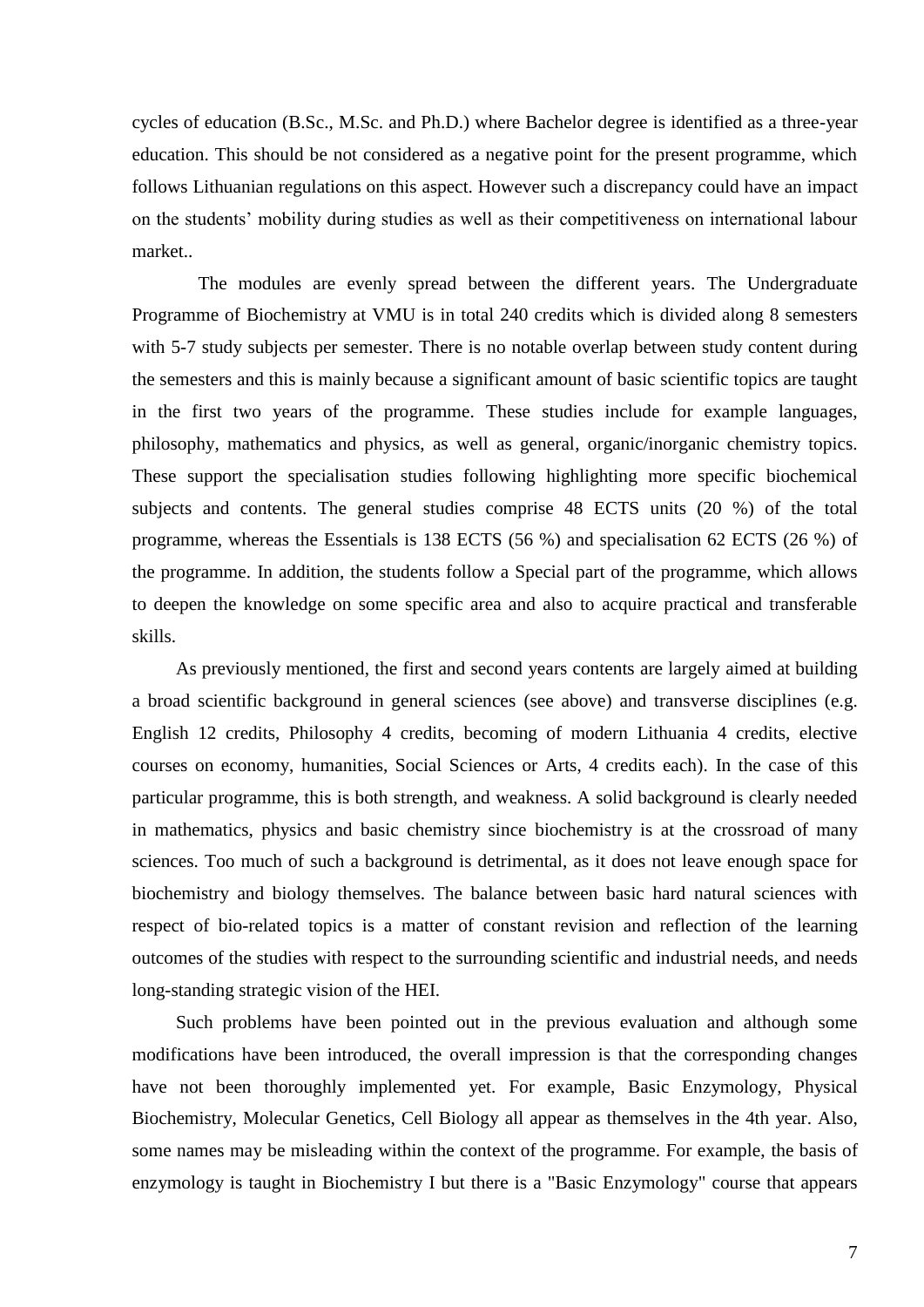later in the programme. After discussion with the teachers it appears that the contents pertain to more advanced enzymology even though they appear similar in the curriculum.

The SER states that various teaching methods are used. They range from classical courses to practical, and also involve self-study, group consultation and supervision, learning by debate. However, during the visit, both students and staff did not appear to be very well aware of those advanced methods and discussed them in a quite evasive manner.

Taken together, the contents and infrastructure enable this programme to provide the students with an adequate general scientific background in biochemistry. However, the modifications that have been introduced since the last evaluation do still not allow the programme to reach the international standards required in the field.

## <span id="page-7-0"></span>*2.3. Teaching staff*

Staff recruitment is well advertised and is based on fair procedures. The staff members meet legal requirements and annexes of the SER indicate that the teachers are qualified to ensure the success of the programme. The average teaching experience is 13 years which demonstrates a long-standing and developed competence in teaching. Nevertheless, the age pyramid is relatively young as many lecturers and teachers are in their 40's. Most of them have a PhD and perform their research in their field of their teaching. 38 % of the courses are taught by professors, 45% by associate professors and 17 % - by lecturers. 10% of the staff has been changed since the last evaluation, which indicates a rather small turnover within the staff. New teachers have been recruited in Genetics, Biochemistry, Molecular Genetics and General Biochemistry, which support the developments in the study programme. In addition, the teachers are supported by three technicians and engineers.

The discussions with the staff were very open and showed a strong dedication towards the students. This was also reflected by the students, they expressed a very positive opinion on the dedication of the staff (see later in this report) and admiration for the scientific and teaching quality of particular staff members.

The teacher list given as an annex of the SER, which states the presence of 29 staff members and explains that this is an adequate number to ensure the learning outcomes defined for this particular programme. Indeed, as the general scientific subjects are mutualized between the different programmes (80-150 students for the general study subjects, 15-30 for programme essential and special study subjects), this organization is operative. However, a more detailed examination shows that only 6 out of the 29 teachers are indeed teaching general biochemistry, and work in biochemistry related fields (with three others teaching physical and plant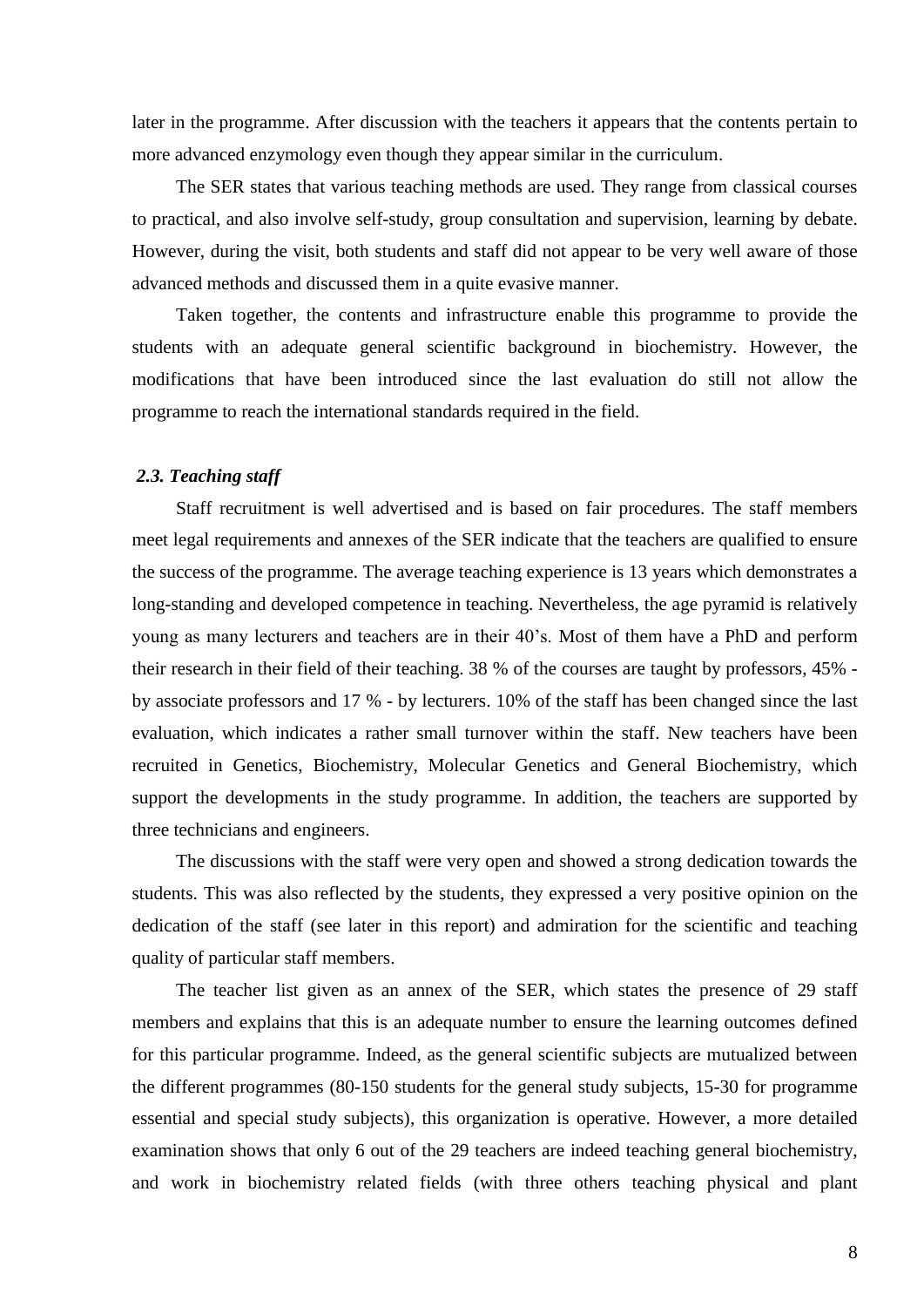biochemistry). Furthermore, the department of Biochemistry corresponds to two research groups: Bioenergetic of eukaryotic cells and Membrane biochemistry, which are rather close topics. This raises the question whether the programme has a sufficient critical mass to ensure a high level teaching in biochemistry. This is extremely important, as biochemistry is a very open and expanding field, where teaching has to be intensely connected to the research, even at Bachelor level. This provides also clues to understand (at least partly) why this programme is still unbalanced between general science and biochemistry *per se.* 

From the SER and discussion with the management, it appears that the higher education institution provides training and tools for professional development. The SER states that members of the Programme teaching staff raise their qualification through different courses and/or trainings, held during academic holidays. This includes problem based teaching, introduction to learning outcomes, use and implementation of virtual learning environment, as well as English training. However, during the visit it was difficult to ascertain how pedagogical support and training was provided and used by the teachers of this particular programme, despite the numerous questions asked by the committee members. Taken together, it was difficult to have a clear feedback on the strategic plan for teachers training.

Based on the SER analysis and the discussions with the staff members, it is evident that contact hours with students for teachers can comprise easily 450 to 550 hours per year. This a large workload and definitely not an optimal one for research intensive institute and researchbased education. To some extent this translates into the publication record of the staff, which contains a large amount of Lithuanian scientific literature but for the majority is limited in international journals.

All in all, based on the SER and the very constructive site visit, the staff is very motivated and keen on learning new things – and to translate this new knowledge to the students of the programme. The university provides opportunities for self-development, but this meets restrictions in the form of allocated working hours for research and educational tasks. The teaching record is very good thorough the study programme, and new teachers are easily taken into the community of scholars. There is a notable enthusiasm and future-driven attitude both in the staff and the students – which can be traced back to the role model approach of the teachers and the friendly teacher-student atmosphere at the Faculty.

# <span id="page-8-0"></span>*2.4. Facilities and learning resources*

The Faculty of Natural Sciences shares the building (further FNS building) with the Faculty of Informatics at Vileikos st. 8. From the visit, the review Team could observe that the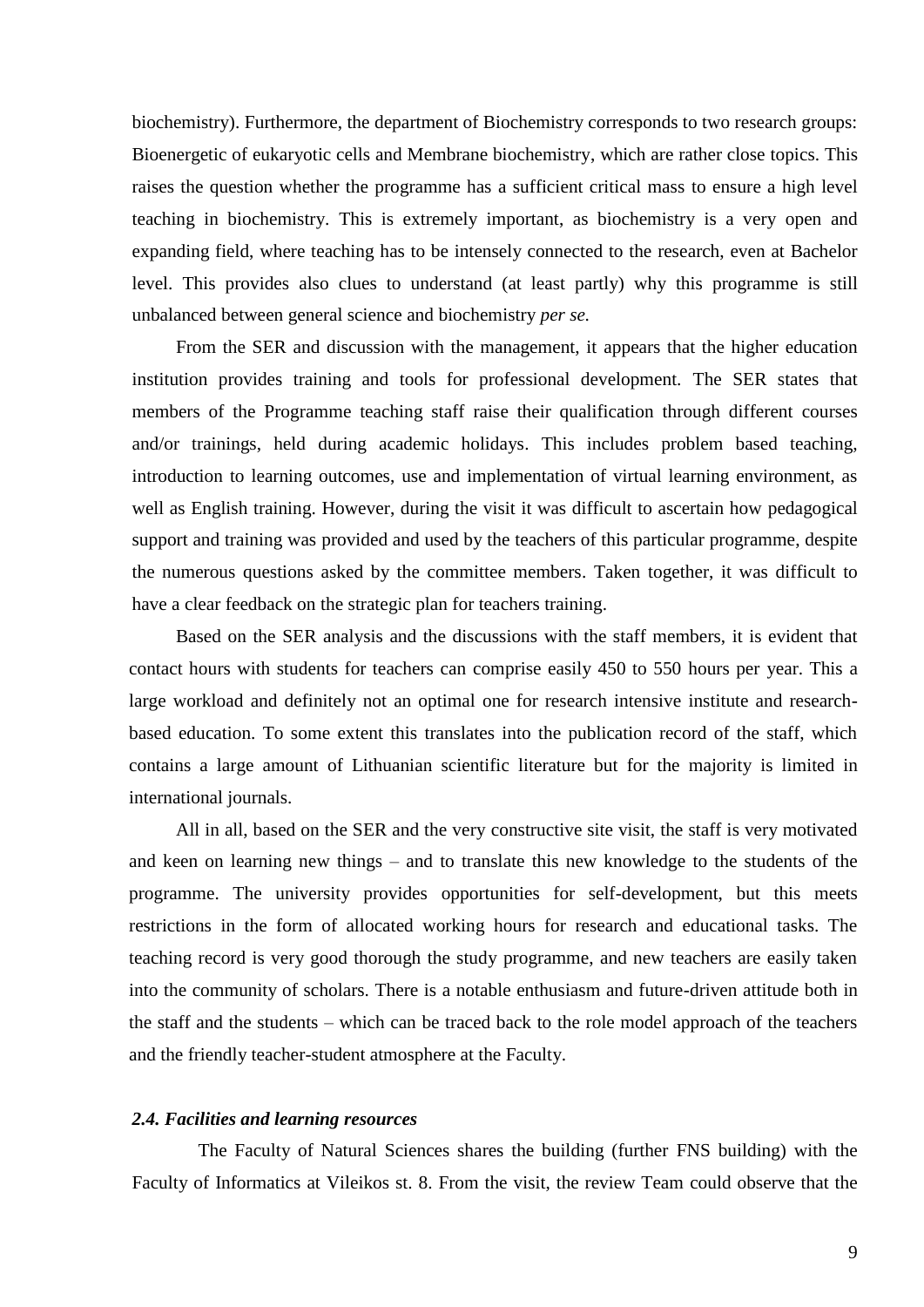lectures halls and computing facilities were of good quality and enabled the students to work in good conditions.

The visit also revealed that the quality of laboratories and arrangements for practical exercises and Bachelor's thesis is improving but remains unequal. The evaluation panel recognized that significant improvements have been made for Biology/Biochemistry equipment (modern materials and rooms for cell culture, microbiology, molecular biology...), which is now sufficient to support the programme. By contrast, several practical rooms are still below adequate standards, in particular for chemistry. Moreover, during the visit, the committee noted, that health and safety issues were implemented in an unequal manner. The area where the newest equipment was installed were usually satisfactory while some issues (such as an acid glass bottle up on a shelve above a bench) could be noticed elsewhere. Taken together, a culture for safety is an important issue that needs to be addressed with more attention

The teaching materials are provided by a general library at VMU and by a small library in the FNS building (68 workspaces, 16 of which are computer equipped). The SER mentions 260 titles of books and 10 biochemistry, molecular biology and biophysics journals. This is sufficient for the first years of the BSc at an average level but is clearly limited if the aim is to conduct deeper information retrieval, which can be necessary for example, for Bachelors Thesis projects. Moreover, the general biochemistry international textbooks, which are extremely useful for everyday consultation at the Bachelor's level are clearly in too limited quantity. A rapid search on the library website with Biochemistry as a keyword yields 48 entries. Within them less than a quarter are general textbooks in biochemistry and about half of them appear old or outdated (e.g. two books from Lehninger dating from 1985 (apparently in Russian), and 1972 respectively, John Sutties book from 1973 etc...).

Taken together, like for other aspects of the programme, the Review Team was left with the impression that even though significant efforts have been made but that facilities are still unequally adapted to completely fulfil the aims and operations of the study programme.

## <span id="page-9-0"></span>*2.5. Study process and students' performance assessment*

The admission rules are clear and organized according to the recommendations of the Education and Science Ministry in the Science and Studies. They are approved by the Rector, made public on the VMU site and well organized. The marks used to rank the students are mostly chemistry (0.4) coefficient while other have less weight (0.2 for Language, 0.2 for maths/bio for example). It has to be noted that the number of government paid students is highly reduced. This could become an important future source of concern if it contributes to limited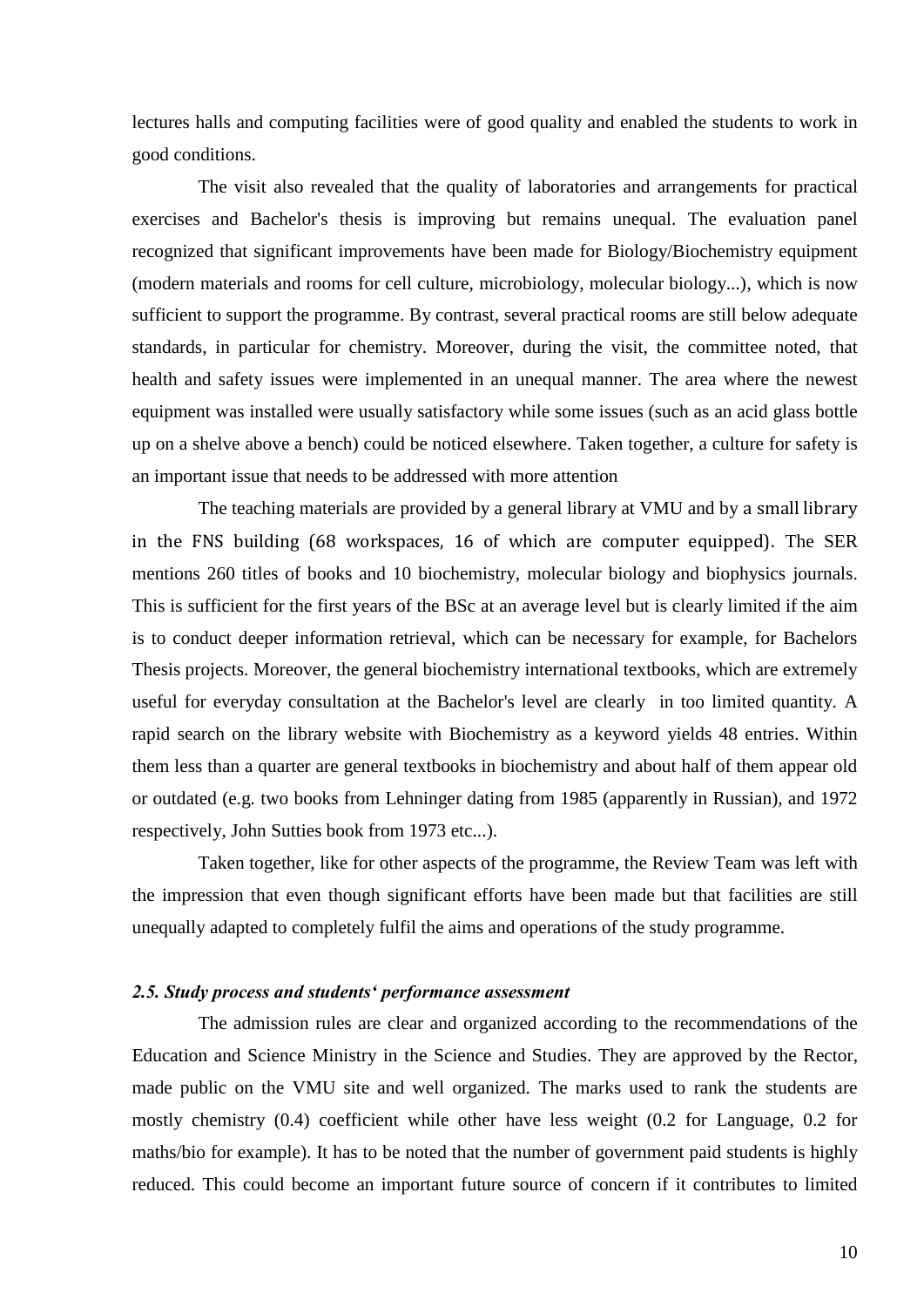student recruitment in the programme.

The organization of the studies is satisfactory, as shown both from the students' interviews and from the SER. The study timetable is presented on the Internet and on the FNS bulletin board and the students are well aware of it. In a similar manner, the exams schedule is well organized and available for the students who can demand for modifications.

The major encouragement to participate in research is the Bachelor thesis that the students can conduct as a full research project. Several subjects in molecular biology, bioenergetics, analysis of biological objects, gene transport into cells and tissues can be chosen. This leads to an overall good quality for bachelor's theses, as it was found by the committee during the visit.

Students can also be given the opportunity to present their research at the biennial conference of the Lithuanian biochemical society as well as to other scientific events.

VMU announces that it is ranked 3rd among the Lithuanian universities for students (and teachers) mobility, mainly due to a large number of Erasmus agreements with many Universities (see Introduction). However, both the SER and the visit showed that those possibilities are very poorly used by the students. Although the reasons might be multiple, the overall impression of the Review Team is that a clear strategic view on the goals to achieve and on the organization to setup for outward mobility is lacking.

The SER further mentions the opportunity for the students to obtain a Thermo Fisher Scholarship that enables the students to move in the company to do a full internship. By contrast, the inward mobility is satisfactory as there is a significant flow of foreign students in the programme. Staff mobility is also significant (about 20% of mobility each year). Visiting professors/researchers (10 in 2013, 5 in 2014 and 8 in 2015) are also listed in the SER.

It is obvious that VMU has a strong tradition of very open communication and support towards the students. During the interviews, the students and alumni insisted on the very active support given by their professors and their availability, which is facilitated by the limited size of the programme and department. Support is given under different forms e.g. direct council, information on career planning, future jobs etc. Finally, the VMU student's association organizes different events as well as discussions and seminars with the teachers. Scholarships are given to students with excellent marks (20% of students). Information on external possible financial support is also given.

Assessment is based on the expected learning outcomes with the objective to deliver trustworthy, objective and adequate assessment of the student's knowledge and skills, as presented in the SER. Assessment criteria are available for each study subject and course content (University website, intranet and Moodle). They are also presented in detail by the teachers at the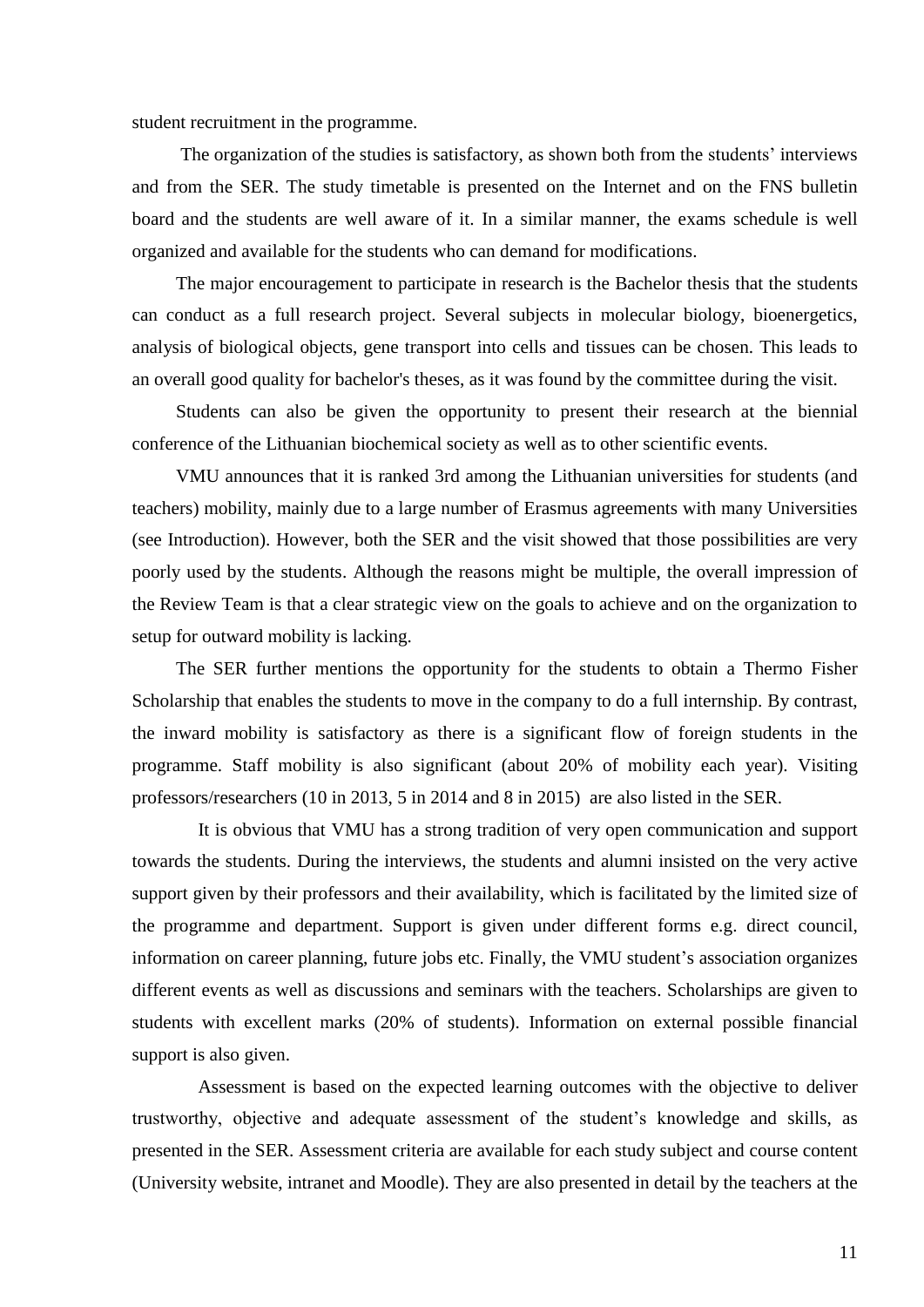beginning of each study subject.

The SER mentions a strong policy to survey the professional insertion of student. VMU has an agreement with Kaunas Labour Exchange for the observation of graduate placement. In addition, VMU graduate career development is observed through yearly "Alumni Days", individual communication, on-line surveys. Taken together, the SER States that "the graduates of Biochemistry find it not difficult to get a job ". Indeed, the alumni and students who were met during the visit were satisfied by their employability prospect after this programme. It has to be noticed that most of the alumni and students listed in appendix P4 continue in Master programme.

#### <span id="page-11-0"></span>*2.6. Programme management*

The governance is distributed among several administrating units: Biochemistry Study Programme Committee, Department of Biochemistry, Faculty of Natural Sciences and Faculty Board.

The programme is managed by a Study Programme Committee, which organizes the quality assessment and eventual changes, which have to be approved by the Faculty Board and implemented by the Department. The composition appears adequate with experienced staff members and a student representative. Students and stakeholders can also give feedback and suggestions to the study programme. The chain of decision appears effective and flexible as the structure is rather small. Minor decisions can be taken directly resulting in efficient reactions when needed. This kind of direct and "familial" management is not however the most efficient in delivering a strategic vision of the programme evolution and positioning in the national and international landscape.

The programme has an internal quality insurance policy based on (i) the collect of information by the institutional study quality assessment system, and (ii) quality supervision performed by the institution. The different study subjects are assessed at the end of every semester, both by teachers and students using dedicated questionnaires.

The student's feedback is however still difficult to collect, resulting in limited quality of information. The programme and institution should implement this point for example by making the feedback mandatory to pass the exams.

The information obtained by the surveys are analysed by the study committee. However, during the visit, it was not fully clear how this could be used in a concrete manner to improve different points that were detected to be problematic. Taken together, the Review Team was not able to see a quality assurance cycle associated with efficient and effective feedback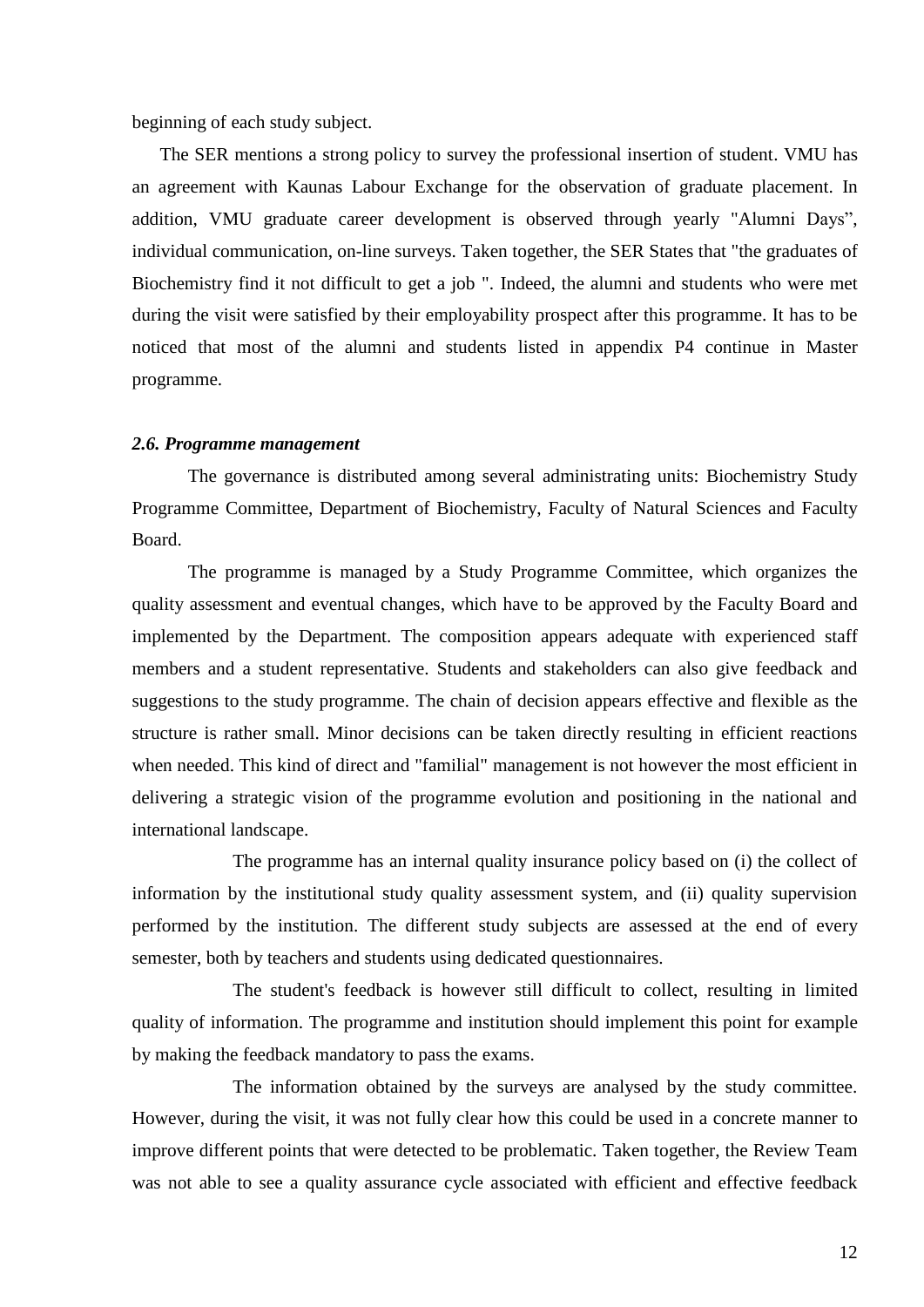procedures. The HEI does collect feedback from the students but there lacks a general procedure how this information is used to improve and modify learning outcomes, course contents, teaching and assessment methods, and strategic planning within the study programme and Faculty activities, including development of research environment.

The SER lists a series of collaboration contracts between VMU and stakeholders: Thermo Fisher Scientific Baltics, "Kaunas Šilainiai Clinics", and the network of certified medical research laboratories PI "Medicina Practica" company "Volfas Engelman". Lectures are also given (training seminar) by JSC "Biocentras" and their partners ("Cell analysis", lecturer Dr. Karina Blachnio from Merck).

The SER states that the opinions of the stakeholders are important for the development of the programme and that these contracts "strengthen the relations and develop strategic partnership with industry." It also states in a very honest manner that the programme management would like to "involve them more". This statement was corroborated by the visit in which the manner the stakeholders were involved in the evolution of the programme was not fully clear.

In summary, the measures taken to improve the programme seem rather effective in terms of day-to-day modest modification of the programme. However, there were no evidences of a formalized process in which the information collected from different sources (students, staff, stakeholders, environment...) is processed to result in a strategic vision of the programme planning and evolution.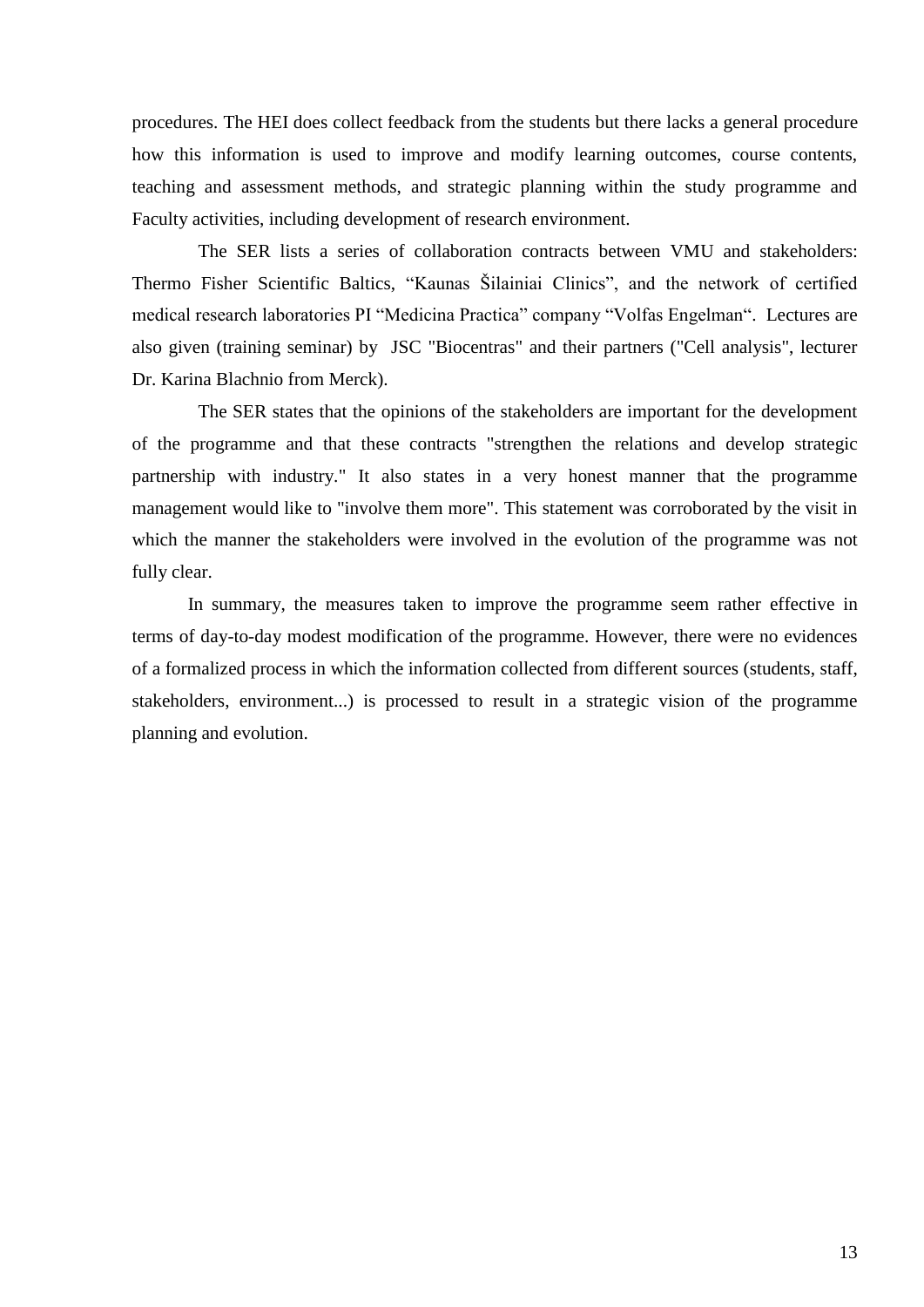# <span id="page-13-0"></span>**III. RECOMMENDATIONS**

1. The programme needs to define clearer and more realistic objectives, in order to cope with rapidly changing and competitive scientific and socioeconomical environments.

2. In particular, the programme should further restructure its organization and contents to introduce a strong biology and biochemistry core at its very beginning and gradually expand it throughout all the years. This should be backed by actions of the faculty and department to increase the critical mass of both research and teaching staff.

3. The overall management of the programme operates in a familial manner and should evolve towards a more formalized, documented, and efficient strategic planning led by Study programme committee. This also involve the use of student and staff feedback for strategic planning of actions, as well as a tool to improve the research and educational actions to reflect the changes and needs within the field in the society.

4. The programme needs to take rapid and accurate actions to increase its number of students. As previously recommended, increasing the biology-biochemistry core (see point 2) could make the programme more attractive. Furthermore, the introduction of a larger part of teaching in English, to further attract foreign students, should also be considered.

5. Students international mobility should be further implemented and promoted. The department should take more advantage of the numerous agreements signed by the University. At the student's level, the department should be more proactive in planning ahead and organizing the exchanges in particular in terms of courses contents and credits harmonization.

6. A culture for health and safety is missing both in teaching and during practical exercises. This should be corrected by installing a sensitization during courses and by implemented safety measures and procedures in the laboratories where the practical exercises take place.

7. Teachers training and the use of more innovative pedagogical approaches for teaching, learning and assessment should be developed in a more proactive and rational manner.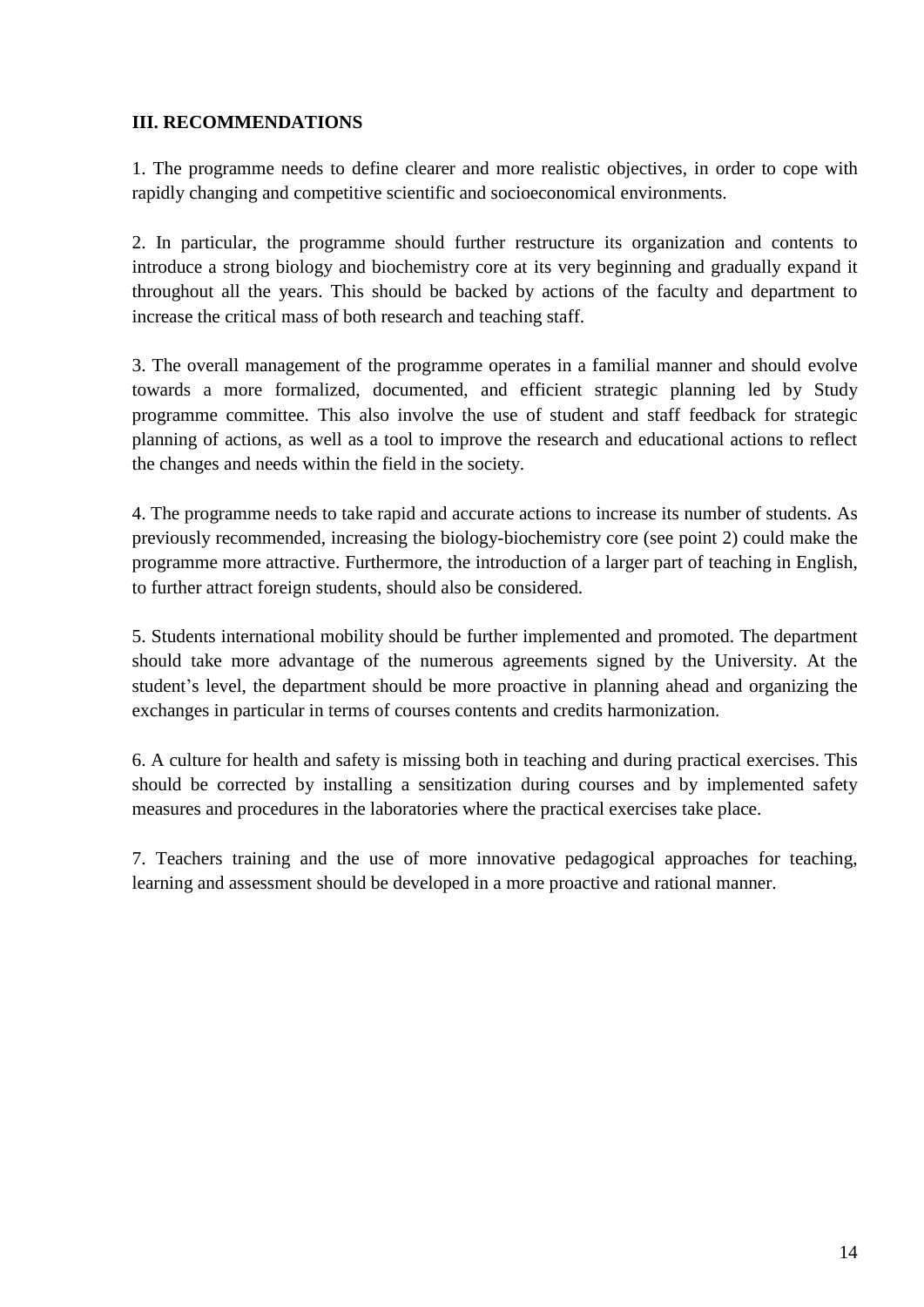# **IV. SUMMARY**

The learning outcomes for a Biochemistry BA programme are well defined. The curriculum includes with very strong bases, in particular for fundamental scientific topics like maths, physics, chemistry. This can be regarded as positive, because a solid background is needed to further study biochemistry. On the other hand, this organization is not strictly based on pedagogical grounds and relates on critical mass issues. Hence the biochemistry department appears rather limited in size, making it difficult for the programme to operate at satisfactory national and international levels. This is problematic for the identity and strength of the programme. Definite actions should be taken to implement a stronger biology-biochemistry core from the beginning of the programme.

The teaching staff appears to be qualified, experienced and is very appreciated (and available) for the students. The age pyramid is well balanced. Three engineers and technicians support the programme. A very clear and open communication towards the students on the programme outcomes, timetables and assessment procedures is noticed.

The infrastructure for computing, lectures and library are of correct quality. They are however unequal for practicals. If recent material has been acquired for biology, the chemistry part remains to be further improved.

The programme does not take enough advantage of the numerous agreements signed by the University to promote the students' outward mobility, which currently is limited.

The precise involvement of stakeholders is not clear.

The management of the programme is very familial and the implementation of the internal quality assurance policy is not optimal. Taken together, this does not allow a strategic vision that is absolutely necessary to increase the attractiveness of this programme in such a rapidly evolving field.